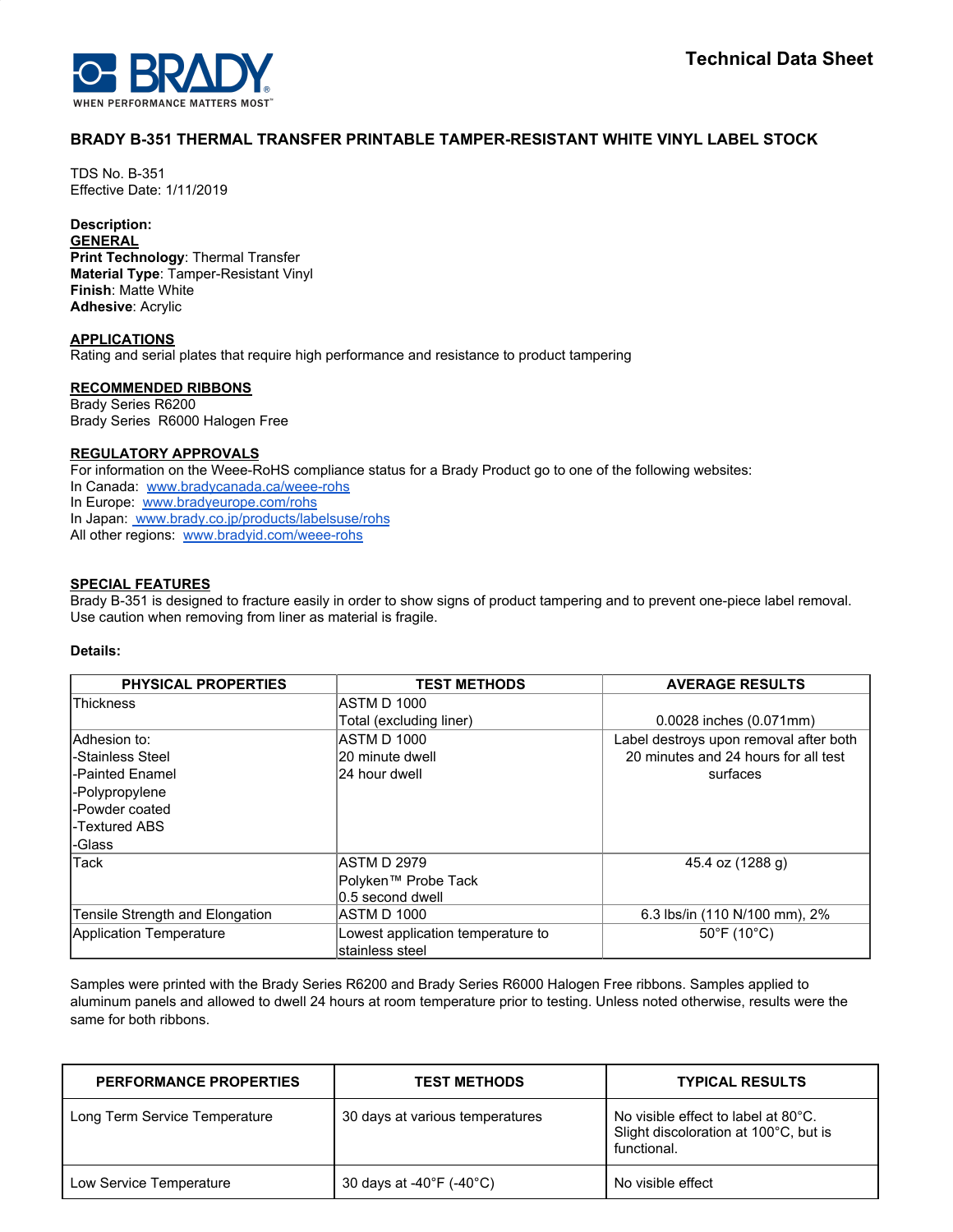| Short Term Service Temperature | 5 minutes at various temperatures                                                               | No visible effect to label at 180°C.<br>Severe discoloration at 240°C but label<br>still functional.                           |
|--------------------------------|-------------------------------------------------------------------------------------------------|--------------------------------------------------------------------------------------------------------------------------------|
| <b>Humidity Resistance</b>     | 30 days at 100°F (37°C), 95% R.H.                                                               | No visible effect                                                                                                              |
| UV Light Resistance            | 30 days in UV Sunlighter™ 100                                                                   | No visible effect                                                                                                              |
| Weatherability                 | ASTM G155, Cycle 1<br>30 days in Xenon Arc Weatherometer                                        | No visible effect                                                                                                              |
| Abrasion Resistance            | Taber Abraser, CS-10 grinding wheels,<br>500 g/arm, 100 cycles (Fed. Std. 191A,<br>Method 5306) | R6200: Moderate print removal and print<br>smear. Print still legible.<br>R6000: Slight print removal. Print still<br>legible. |

| <b>PERFORMANCE PROPERTY</b> | <b>SOLVENT RESISTANCE</b> |
|-----------------------------|---------------------------|
|-----------------------------|---------------------------|

Samples were printed with the Brady Series R6200 and the Brady Series R6000 Halogen Free ribbons. Samples applied to aluminum panels and allowed to dwell 24 hours at room temperature prior to testing. Testing consisted of 5 cycles of 10 minute immersions in the specified chemicals followed by 30 minute recovery periods. After final immersion samples rubbed 10 times with cotton swabs saturated in test fluids.

| <b>CHEMICAL REAGENT</b>    | <b>SUBJECTIVE OBSERVATION OF VISUAL CHANGE</b> |                                 |                                 |
|----------------------------|------------------------------------------------|---------------------------------|---------------------------------|
|                            | <b>EFFECT TO LABEL STOCK</b>                   | <b>R6200</b>                    | <b>R6000</b>                    |
|                            |                                                |                                 | <b>Halogen Free</b>             |
| Isopropyl Alcohol          | No visible effect                              | No visible effect without/ with | No visible effect without/ with |
|                            |                                                | rub.                            | lrub.                           |
| lFormula 409® Cleaner      | No visible effect                              | No visible effect without rub.  | No visible effect without rub.  |
|                            |                                                | Slight print removal with rub.  | Slight print removal with rub.  |
| Northwoods™ Buzz Saw       | No visible effect                              | No visible effect without/ with | No visible effect without/ with |
| Citrus Degreaser           |                                                | rub.                            | lrub.                           |
| JP-8 Jet Fuel              | Slight adhesive ooze                           | No visible effect without/ with | No visible effect without/ with |
|                            |                                                | rub.                            | lrub.                           |
| Mineral Spirits            | Slight adhesive ooze                           | No visible effect without/ with | No visible effect without/ with |
|                            |                                                | rub.                            | lrub.                           |
| SAE 20 wt Oil @ 70°C       | No visible effect                              | No visible effect without/ with | No visible effect without/ with |
|                            |                                                | rub.                            | lrub.                           |
| lGasoline                  | Slight adhesive ooze                           | No visible effect without rub.  | No visible effect without rub.  |
|                            |                                                | Slight print removal with rub.  | Slight print removal with rub.  |
| Super Agitene®             | No visible effect                              | No visible effect without/ with | No visible effect without/ with |
|                            |                                                | rub.                            | lrub.                           |
| lDeionized Water           | No visible effect                              | No visible effect without/ with | No visible effect without/ with |
|                            |                                                | rub.                            | lrub.                           |
| 10% Sodium Hydroxide       | No visible effect                              | No visible effect without/ with | No visible effect without/ with |
| Solution                   |                                                | rub.                            | lrub.                           |
| 10% Sulfuric Acid Solution | No visible effect                              | No visible effect without/ with | No visible effect without/ with |
|                            |                                                | rub.                            | lrub.                           |

B-351 is not recommended for use in harsh solvents such as MEK, Acetone, and 1,1,1-Trichloroethane.

Shelf life is two years from the date of receipt for this product as long as this product is stored in its original packaging in an environment below 80° F (27° C) and 60% RH. It remains the responsibility of the user to assess the risk of using this product. We encourage customers to develop testing protocols that will qualify a product's fitness for use in their actual application

#### **Trademarks:**

Formula 409® is a registered trademark of the Clorox Company Northwoods™ is a trademark of the Superior Chemical Corporation Polyken™ is a trademark of Testing Machines Inc. Sunlighter™ is a trademark of the Test Lab Apparatus Company Super Agitene® is a registered trademark of Graymills Corporation ASTM: American Society for Testing and Materials (U.S.A.) SAE: Society of Automotive Engineers (U.S.A.) All SI units (metric) are mathematically derived from U.S. conventional units.